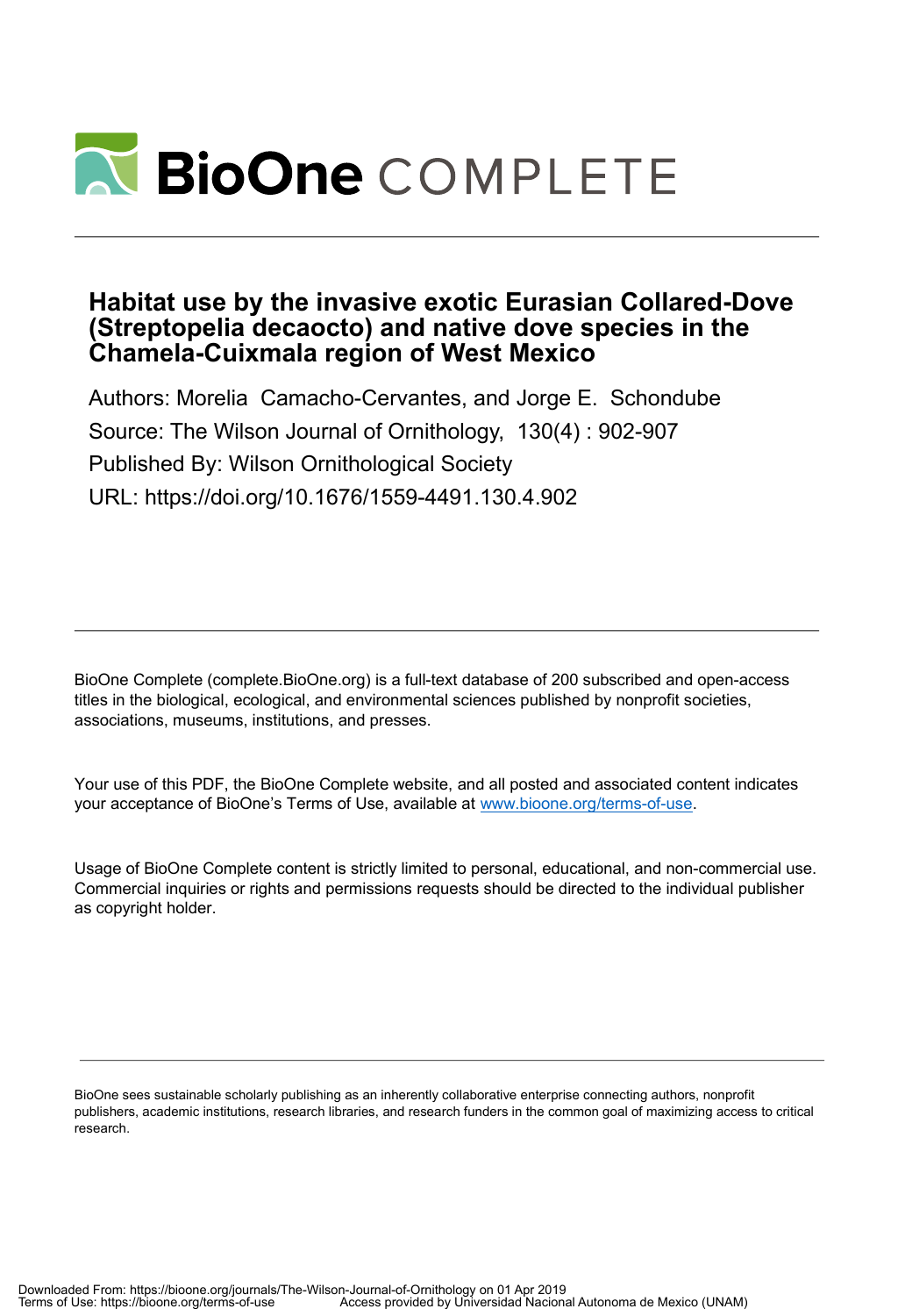# Habitat use by the invasive exotic Eurasian Collared-Dove (Streptopelia decaocto) and native dove species in the Chamela-Cuixmala region of West Mexico

## Morelia Camacho-Cervantes<sup>1</sup>\* and Jorge E. Schondube<sup>2</sup>

ABSTRACT—Invasive species are one of the main threats to biodiversity, and anthropogenic disturbance facilitates their entry and establishment. In this study, we assessed the presence and abundance of the invasive Eurasian Collared-Dove (Streptopelia decaocto) along a habitat gradient where this species interacts with native doves and pigeons. We found Eurasian Collared-Doves only in habitats modified by human activities, occurring more frequently in urban areas than agricultural fields. Sites with Eurasian Collared-Doves were highly dominated by this species, displaying less diverse dove communities, suggesting that the presence of this invasive species could be a factor contributing to a reduction of dove diversity. Effective management actions are essential to preserve biodiversity in human-modified habitats such as urban areas, and even more so if exotic invader species are present. Controlling Eurasian Collared-Doves' further dispersion could be beneficial to native dove communities in a wide range of habitats. Received 21 June 2017. Accepted 11 June 2018.

Key words: biodiversity conservation, dominance, doves, pigeons, Streptopelia decaocto, urban invaders.

#### Uso del hábitat de la paloma invasora Euroasiática y de la comunidad de palomas nativas en la región Chamela-Cuixmala en México

RESUMEN (Spanish)—Las especies invasoras son una de las principales amenazas a la biodiversidad. El disturbio antropogenico facilita su ´ entrada y establecimiento. En este estudio evaluamos la presencia y abundancia de la paloma invasora de collar Eurasiática (Streptopelia decaocto) en un gradiente de hábitat donde esta especie interactúa con palomas nativas. Encontramos palomas de collar Eurasiática solo en hábitats modificados por actividades humanas, siendo más frecuentes en áreas urbanas que en áreas agrícolas. Los sitios donde la paloma Eurasiática estaba presente estaban dominados por esta especie y contenían comunidades menos diversas. Esto sugiere que la presencia de esta especie invasora puede ser un factor que contribuye a la reduccion de la diversidad de palomas. Se requiere llevar a cabo acciones apropiadas ´ de manejo para conservar la biodiversidad en hábitats modificados por el hombre, tales como áreas urbanas. Controlar la dispersión de la paloma Eurasiática sería muy beneficioso para las comunidades de palomas nativas.

Palabras clave: biodiversidad, conservación, dominancia, invasores urbanos, palomas, pichones, Streptopelia decaocto.

Natural habitat transformation by human activities facilitates the entry and establishment of introduced species (Niemela 1999, McKinney 2008, Kowarik 2011). By altering natural environments, humans are creating new niche opportunities; for example, urbanization reduces biotic resistance and provides resources that otherwise would be inaccessible to some species (Sol et al. 2017). Agricultural activities and urbanization generate changes in habitat structure that can decrease species richness and increase the abundance of a few dominant species because of the low number of taxa that can adapt to areas altered by humans (Shochat et al. 2010, Sol et al. 2014).

The Eurasian Collared-Dove (Streptopelia dec*aocto*) is originally from India, and in  $\leq 100$  years it has become a successful invader in several regions of the world (Smith 1987). In America, it

was introduced to the Bahamas during the 1970s and has spread rapidly through the United States in North America (Hengeveld 1993). The species reached Mexico at the end of the 20th century, first observed on the island of Cozumel along the Caribbean coast (JES, 2017, pers. comm.). However, the Eurasian Collared-Dove has entered Mexico mostly from the north, moving through the US–Mexico border and arriving at localities in central Mexico as early as 2006 (Sullivan et al. 2015). Today, the species is widely distributed in Mexico (Pineda-Lopez and Malagamba Rubio 2011, Chable-Santos et al. 2012, Pineda-Lopez et al. 2013, Blancas-Calva et al. 2014, Tinajero and Rodriguez-Estrella 2014, Lopez et al. 2015, Sullivan et al. 2015). The recent arrival of this nonnative species provides a unique opportunity to explore biodiversity dynamics during the first stages of a biological invasion.

Given that agricultural and urban environments have the potential to host diverse animal communities (Cornelis and Hermy 2004, Aronson et al. 2014, Camacho-Cervantes et al. 2018), understanding how invasive species exploit the resources and how they might affect native communities

<sup>&</sup>lt;sup>1</sup> Instituto de Ciencias del Mar y Limnología, Uiversi-

dad Nacional Autónoma de México, México City, México <sup>2</sup> Instituto de Investigaciones en Ecosistemas y Sustentabilidad (IIES), Universidad Nacional Autónoma de

México Campus Morelia, Morelia, México \* Corresponding author: mcamacho@iies.unam.mx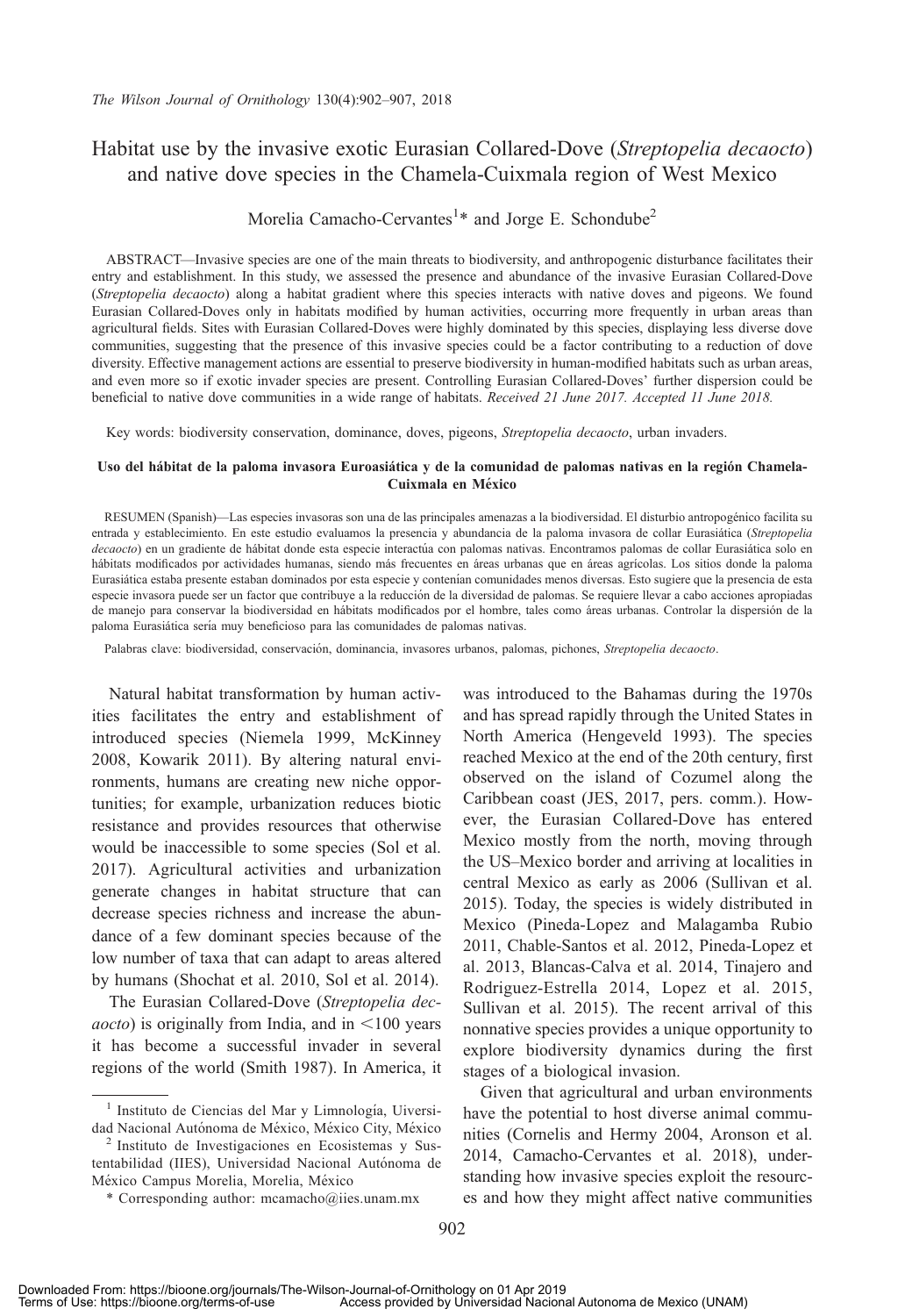is crucial for improving biodiversity management. In this study, we examined the effect of the Eurasian Collared-Dove presence on the species richness and abundances of native doves in different habitats of the Pacific Coast of México. We hypothesized that Eurasian Collared-Doves should be more abundant in urban areas because they are known to exploit urban resources successfully.

### **Methods**

We surveyed dove communities in tropical dry forest sites, agricultural fields, and towns of the Chamela-Cuixmala region along the coast of Jalisco, Mexico (19°29'46"N, 104°59'48"W). This region is considered critical for biological conservation at a continental level because of its high biological diversity and high number of endemic species (Noguera et al. 2002). We designed a sampling scheme that included sites in a gradient of human-modified habitats: urban, active crop fields, inactive crop fields, and conserved forest. We sampled conserved tropical dry forest within the Chamela-Cuixmala Biosphere Reserve. Urbanized areas were sampled in the towns of Zapata, Villa, Careyes, San Mateo, La Fortuna, and Perula, all of which have key features of urban environments such as concrete buildings, paved and unpaved streets, electricity, sewage, schools, churches, and a central square. Additionally, we conducted surveys in active and inactive crop fields located around these towns. We surveyed 25 independent point counts in urban areas, 16 in active crop fields, 16 in inactive crop fields, and 20 in conserved tropical dry forest.

We conducted fieldwork between 0900 and 1200 h (GMT -5) in May 2015. We used 5 min unlimited radius point counts; each point was separated from the closest other point by at least 250 m to minimize the probability of counting the same individuals (Ralph et al. 1996). We recorded all doves seen and measured the distance to each bird with a Nikon Forestry Pro laser rangefinder. Our analysis was restricted to birds recorded within a distance of 50 m to relate bird species presence and abundance with habitat characteristics (Ralph et al. 1996). This method represented a 60.47 ha sampled area within all of our point counts.

To characterize our sampling points, we recorded 3 sets of habitat variables: (1) geographic distance to the nearest crop field, dry forest, and urban border (using Google Maps software); (2) vegetation structure (i.e., proportion of canopy, shrub, and grass cover); and (3) urbanization features (i.e., number of doors as a proxy of human density, electricity or light posts, and people, cars, bicycles, dogs, and cats located or passing through the 50 m radius area of our point count during the 5 min bird survey period).

### Data analysis

We evaluated differences in species richness and abundance for the dove community among sampled habitats using a Morisita-Horn dissimilitude index (range 0 to 1), with 0 indicating sites are identical and 1 indicating sites are completely different (Magurran 2004). To determine this index, we calculated the proportional abundance of individuals for each species in each of the natural and human-modified habitats. Because the Eurasian Collared-Dove was never found in the forest, and because the forest habitat had a Morisita-Horn dissimilitude index of 1.0 (meaning it is completely different from the other sampled habitats), we performed further analyses without this habitat. Given that active and inactive crop fields had a Morisita-Horn index of 0.02 and that the Eurasian Collared-Dove was present at almost the same proportion in both habitats  $(Z = 0.816, P)$  $(0.412)$ , we combined the point counts from these 2 habitats into a single crop-field category.

To assess the difference in species dominance, we calculated the Berger-Parker index (Magurran 2004) of point counts where the Eurasian Collared-Dove was present and absent. We also produced rank/abundance plots using the average number of individuals per species for each habitat.

We performed Z-tests using the proportion of point counts where the Eurasian Collared-Dove was present in relation to the total number of point counts conducted in each habitat to determine whether the presence of the Eurasian Collared-Dove differed among human-modified habitats. We also assessed differences in habitat features between point counts where Eurasian Collared-Doves were present and absent for both urban areas and crop fields using a Wilcoxon-Mann-Whitney U test with a Bonferroni correction for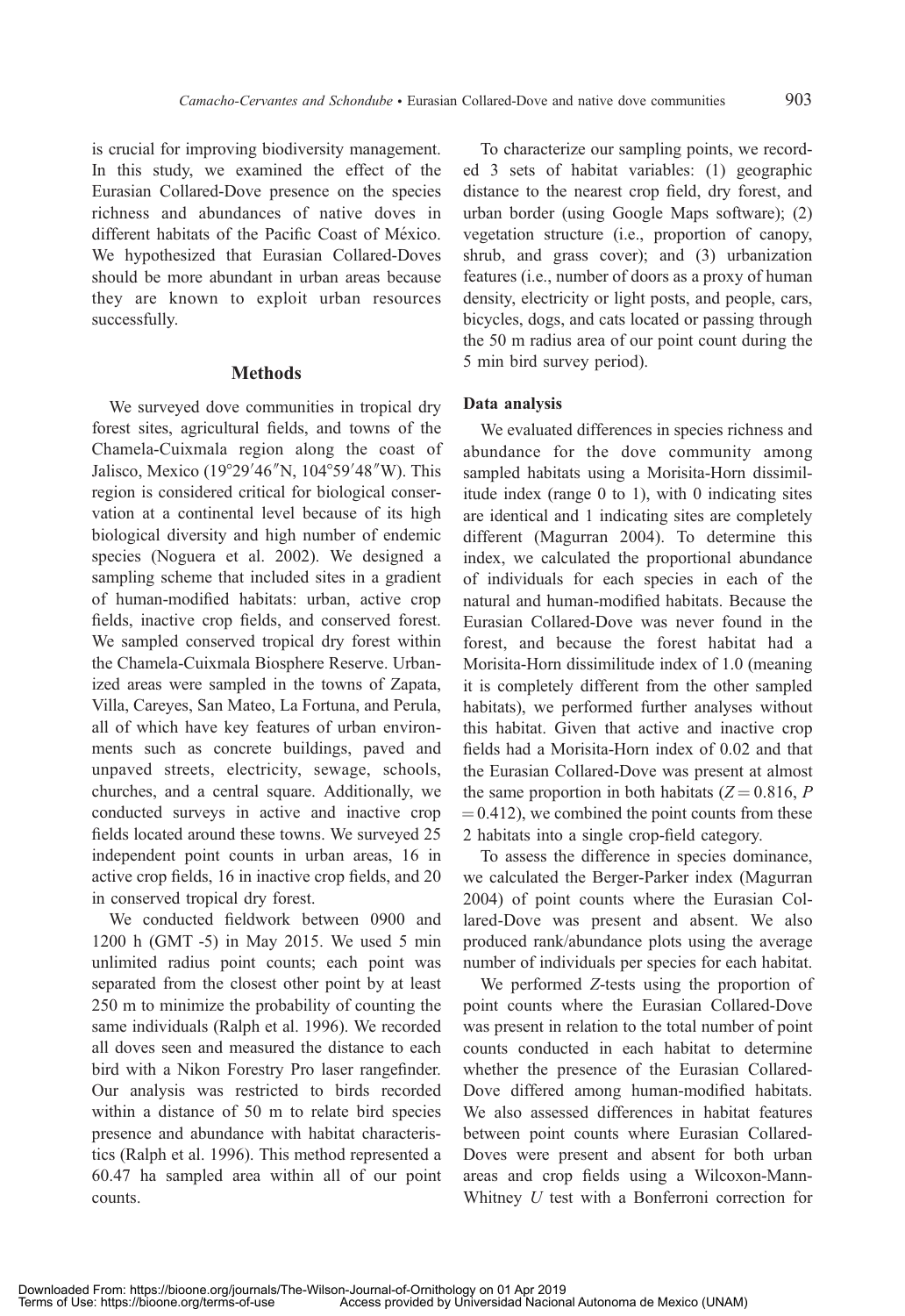each set of variables (Shaffer 1995). Alpha was divided by 3 for the geographical and vegetation structure variables and by 5 for the urbanization variables.

#### **Results**

The pigeon and dove communities of the Chamela-Cuixmala region were composed of Inca Doves (Columbina inca), Ruddy Ground Doves (C. talpacoti), Common Ground Doves (C. passerina), Mourning Doves (Zenaida macroura), White-winged Doves (Z. asiatica), White-tipped Doves (Leptotila verreauxi), and 2 invasive exotic species: Eurasian Collared-Dove and Rock Dove (Columba livia). Species richness and abundances in the forest differed from the other habitats, with a Morisita-Horn dissimilitude index of 1. We recorded no doves in most of the forest point counts, with the sole exception of the White-tipped Dove (Fig. 1). Urban was the next distinct habitat, with a dissimilitude index of 0.49, with the Eurasian Collared-Dove recorded in most of the point counts (Fig. 1). Active and inactive crop fields showed no significant differences in species richness and abundance of doves (Fig. 1). The highest number of dove and pigeon species was found in crop fields, followed by urban areas.

The Eurasian Collared-Dove was present in a significantly greater proportion of point counts in urban areas than in crop fields  $(Z = 2.046, P =$ 0.04). When present, the Eurasian Collared-Dove was the most abundant species in both urban and agricultural habitats, with a Berger-Parker index of 0.78 in urban areas and 0.81 in crop fields. In point counts where Eurasian Collared-Doves were absent, Rock Doves were the most abundant species in urban areas, and White-winged Doves the most abundant in crop fields. Urban areas had highly dominated dove communities; point counts where the Eurasian Collared-Dove was present had more dove-dominated communities than those where this invasive species was absent (Fig. 2).

In urban areas, the Eurasian Collared-Dove was present in 16 of the 19 points were doves where found (Fig. 1). The 3 urban points without Eurasian Collared-Doves were mostly surrounded by tropical dry forest; thus, these points were closer to the nearest dry-forest border than the 16 point counts where the Eurasian Collared-Dove

was present (Wilcoxon-Mann-Whitney  $U_{17} = 48$ ,  $P = 0.002$ ; Bonferroni corrected  $\alpha = 0.017$ ) and more distant to the nearest crop field border (Wilcoxon-Mann-Whitney  $U_{17} = 0$ ,  $P = 0.002$ ; Bonferroni corrected  $\alpha = 0.017$ ) than the 16 urban point counts where the Eurasian Collared-Doves were present (Table 1). Furthermore, the 3 urban point counts where the Eurasian Collared-Dove was absent had a higher percentage of canopy cover (Wilcoxon-Mann-Whitney  $U_{17} = 0.5$ ,  $P =$ 0.009; Bonferroni corrected  $\alpha = 0.017$ ) and grass cover (Wilcoxon-Mann-Whitney  $U_{17} = 0$ ,  $P =$ 0.007; Bonferroni corrected  $\alpha = 0.017$ ) and had a lower number of posts/light poles (Wilcoxon-Mann-Whitney  $U_{17} = 48$ ,  $P = 0.006$ ; Bonferroni corrected  $\alpha = 0.007$ ).

We also found that point counts where Eurasian Collared-Doves were absent in the agricultural habitat were closer to the dry-forest border than those where the species was present (Wilcoxon-Mann-Whitney  $U_{18} = 78$ ,  $P = 0.011$ ; Bonferroni corrected  $\alpha = 0.017$ ; point counts where we found the Eurasian Collared-Dove were statistically closer to an urban border (Wilcoxon-Mann-Whitney  $U_{18} = 13$ ,  $P = 0.008$ ; Bonferroni corrected  $\alpha = 0.017$ ). We found no differences in vegetation structure or urban features between point counts where the Eurasian Collared-Dove was present or absent in the agricultural habitat (Table 1).

#### Discussion

The Eurasian Collared-Dove reportedly prefers habitats modified by human activities that create a low canopy cover (Hengeveld 1988, Bonter et al. 2010), a finding supported by the absence of this dove in the conserved tropical dry forest. However, we found no difference in vegetation characteristics and urban features for human-modified sites where the Eurasian Collared-Dove was present or absent. Previous studies with this species in the United States and Europe have demonstrated its association with human-modified habitats (Coombs et al. 1981, Fujisaki et al. 2010), and our results provide support for this idea in the Neotropics. A possible explanation for this association would be that invaders might find it more difficult to spread and establish in pristine locations because these areas might have a higher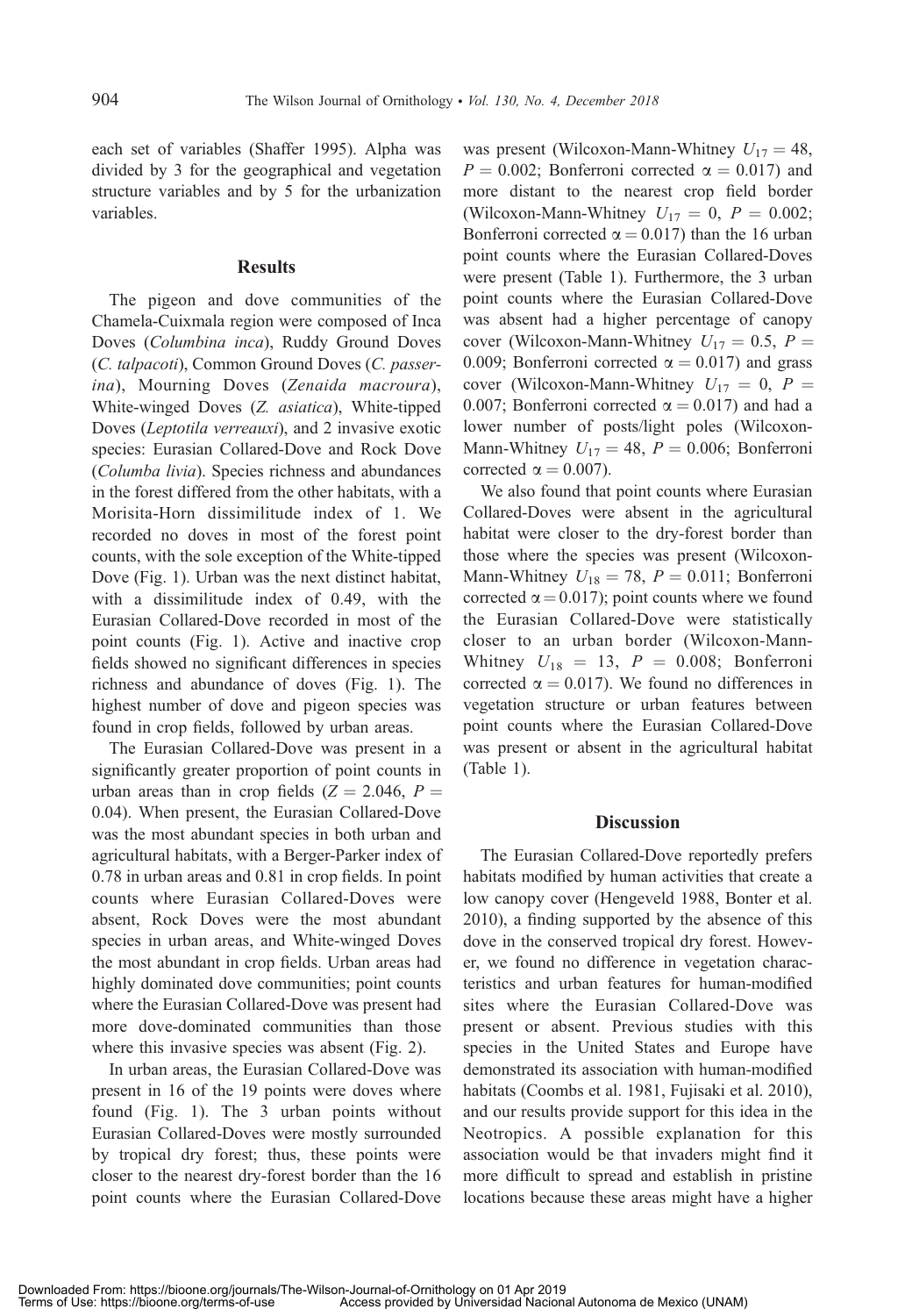

Figure 1. The occurrence of the Eurasian Collared-Dove (Streptopelia decaocto) in point counts along a human-modified habitat gradient. Asterisks show significant differences among habitats in the proportion of point counts where the Eurasian Collared-Dove was present (drawn from Z-tests).

biotic resistance, and food might be less available (Sol et al. 2017).

The dominant role of the Eurasian Collared-Dove in the dove communities where it is present is consistent with findings for other taxa where

invaders tend to homogenize ecological communities. For example, the presence of the Asian Ladybird (Harmonia axyridis) is linked to the decline in native ladybird populations where it establishes (Roy and Brown 2015, Camacho-



Figure 2. Rank/abundance plots of dove communities in urban areas and crop fields for point counts where the Eurasian Collared-Dove (Streptopelia decaocto) was present and absent. Bold numbers represent the Berger-Parker dominance index. In dove communities present at sites with S. decaocto, a second Berger-Parker index value was calculated for the community excluding S. decaocto individuals. In urban areas, there were 16 points with and 3 points without S. decaocto. In crop fields, there were 13 points with and 7 points without S. decaocto. Species found at sampling sites were: S. decaocto (S.d.), Columba livia (C.l.), C. inca (C.i.), C. passerina (C.p.), C. talpacoti (C.t.), Zenaida asiatica (Z.a.), Z. macroura (Z.m.).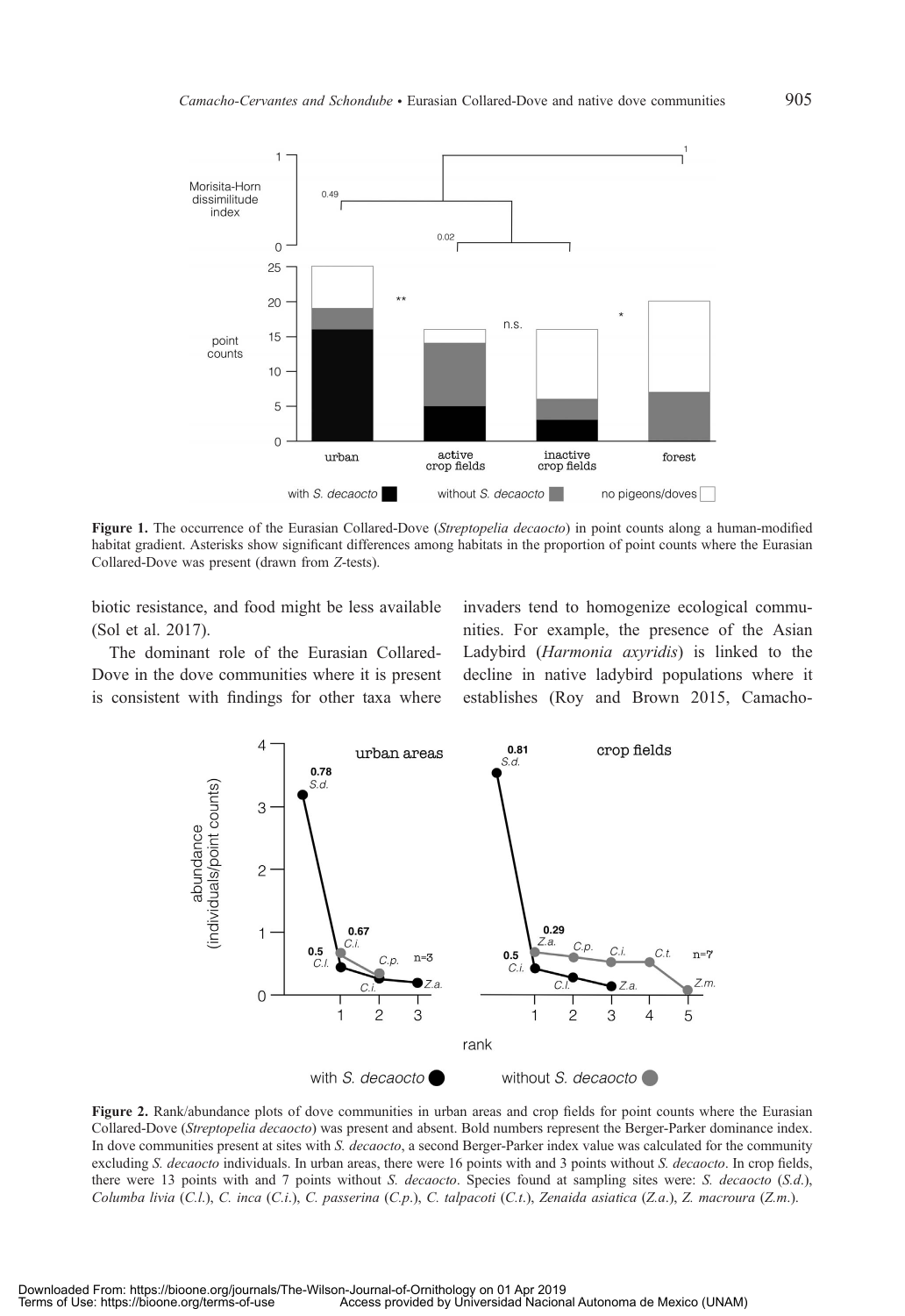Table 1. Habitat differences between points where the Eurasian Collared-Dove (Streptopelia decaocto) was present and points where it was absent. Probability values drawn from Wilcoxon-Mann-Whitney U tests. Bonferroni corrected a for each set of variables.

|                                     | Urban    | Crop fields | Bonferroni corrected $\alpha$ |
|-------------------------------------|----------|-------------|-------------------------------|
| Geographic variables                |          |             | $\alpha = 0.05/3 = 0.017$     |
| distance to crop                    |          |             |                               |
| fields                              | $0.002*$ |             |                               |
| distance to                         |          |             |                               |
| urhanization                        |          | $0.008*$    |                               |
| distance to the                     |          |             |                               |
| forest                              | $0.002*$ | $0.011*$    |                               |
| Vegetation structure variables      |          |             | $\alpha = 0.05/3 = 0.017$     |
| canopy cover                        | $0.009*$ | 0.262       |                               |
| bush cover                          | 0.562    | 1           |                               |
| grass cover                         | $0.007*$ | 0.422       |                               |
| Variables related with urbanization |          |             | $\alpha = 0.05/7 = 0.007$     |
| doors                               | 0.008    | 0.175       |                               |
| posts/light poles                   | $0.006*$ | 0.016       |                               |
| people                              | 0.059    | 0.026       |                               |
| cars                                | 0.017    | 0.044       |                               |
| bicycles                            | 0.074    | 0.648       |                               |
| dogs                                | 0.143    | 0.057       |                               |
| cats                                | 0.773    | 0.529       |                               |
| Number of points                    |          |             |                               |
| with                                |          |             |                               |
| S. decaocto                         | 16       | 13          |                               |
| Number of points<br>without         |          |             |                               |
| S. decaocto                         | 3        | 7           |                               |

Cervantes et al. 2017). Some avian invaders also out-compete native species that use similar resources. In central Mexico, the presence of the invasive exotic House Sparrow (Passer domesticus) reduces native bird diversity by up to 35% (MacGregor-Fors et al. 2009). Hence, our results support the hypothesis that the presence of the Eurasian Collared-Dove modifies the structure and function of native dove communities.

Our results show no differences in habitat variables between human-modified sites (crop fields) where the Eurasian Collared-Dove was present and those where the species was absent, suggesting that the greater dominance found in dove communities invaded by the Eurasian Collared-Dove was caused by the influence of this invasive species on native species rather than differences in habitat characteristics. However, bird invasions in urban areas tend to be better explained by invaders' ability to exploit resources

unavailable to established native species rather than outcompeting natives (Sol et al. 2017).

The absence of the Eurasian Collared-Dove in conserved tropical dry forest sites suggests that this invasive species might be unable to exploit the resources available in the dry forest and other native habitats, and that its invasion could be limited to human-altered habitats at the Chamela-Cuixmala region. This idea is supported by the expansion of the Eurasian Collared-Dove range following human-altered landscapes; for example, this species is found only in human-modified areas in the United States (Fujisaki et al. 2010). An alternative and complementary hypothesis would be that the Eurasian Collared-Dove is in the lag phase of its invasion of Mexico. Further research could be implemented to test this hypothesis and to determine the phase of the biological invasion of this species in tropical sites.

The results of our study demonstrate that the Eurasian Collared-Dove has heavily invaded urban areas but is not as abundant in crop fields, the environment that supports the highest species richness of doves in our study region. Biodiversity can be preserved in urban and agricultural habitats, even if many invasive species are also present (Guenard et al. 2015), but populations of the Eurasian Collared-Dove need to be controlled to prevent the homogenization of dove communities. Management of invasive species requires complex and multidisciplinary approaches that involve understanding the processes and mechanisms behind the biological invasions of urban sites and the appropriate integration of this information into urban planning (Niemela 1999, Rosenzweig 2003, Kowarik 2011).

#### Acknowledgments

We thank Katherine Renton and Alfredo F. Ojanguren for their review of the manuscript and useful comments, and Concepción P. Salaberría and Ian MacGregor-Fors for their advice during the design and analysis phase of this project. This is a student project of UNAM's Avian Ecology Fieldwork Class 2015.

#### Literature cited

Aronson MFJ, La Sorte FA, Nilon CH, Katti M, Goddard MA, et al. 2014. A global analysis of the impacts of urbanization on bird and plant diversity reveals key anthropogenic drivers. Proceedings of the Royal Society B. 281:20133330.